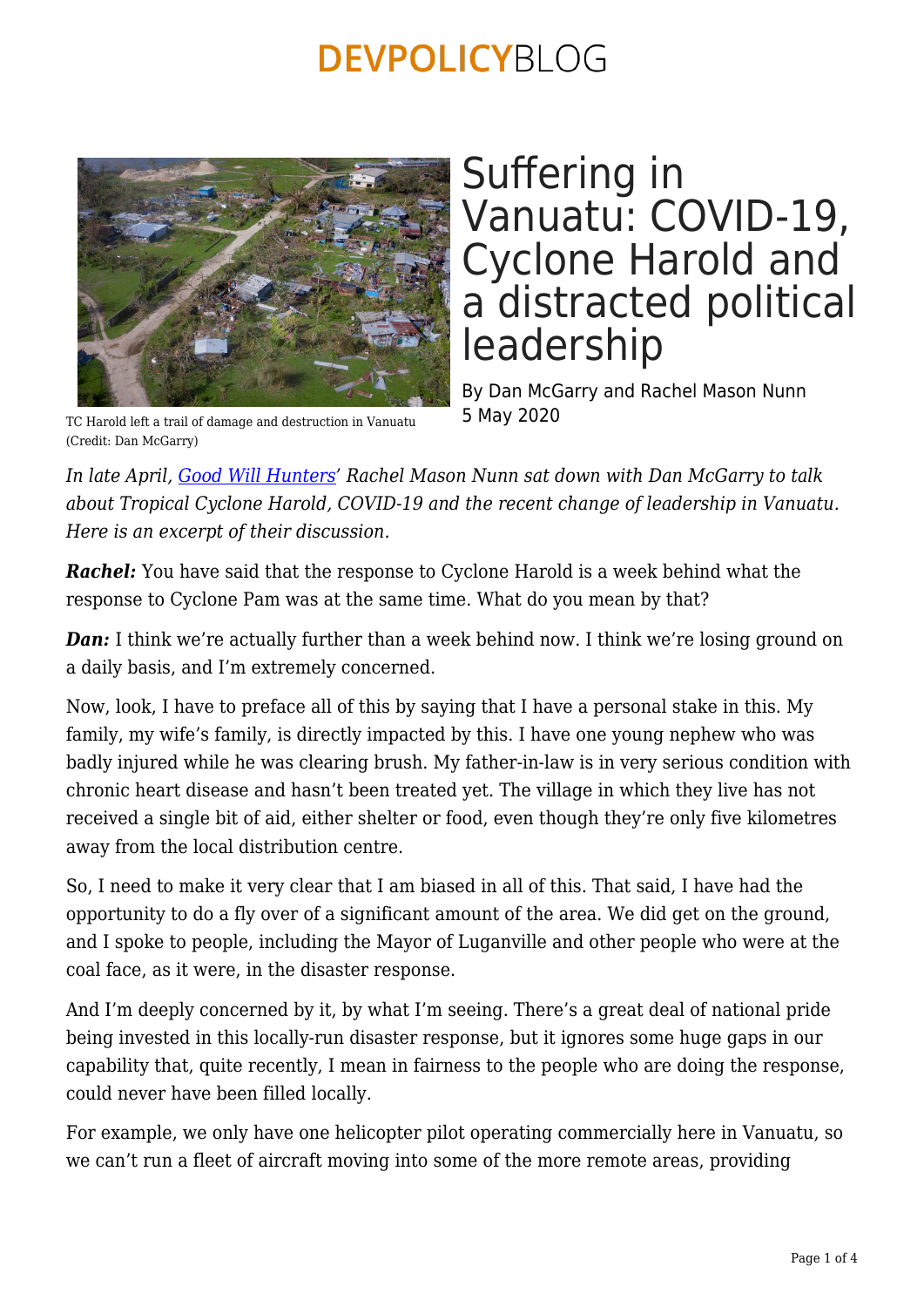emergency medical teams and emergency response in a timely fashion.

We don't have huge stocks of tarpaulins and various other things that are needed for shortterm shelter. We don't have huge stocks of food standing by and ready in order to replace the losses from people in their gardens. Even though we're doing our very best to provide something that's appropriate, nutritious, and timely, it's not working, and that's a really big concern.

As I said, my own family's village, they're five kilometres away from the distribution point and they have yet to receive a single bit of formal aid. We were the ones who sent the very first gifts of food off, and that was just to help the family.

So, yes, I've got significant concerns about the capacity of the Government of Vanuatu in the National Disaster Management Office to actually achieve this kind of aspirational goal of having a locally run disaster response.

**Rachel:** Is it largely due to the absence of international actors that the local response has been inadequate?

*Dan:* We do need international actors—but these resources are available to us. This is the thing that I find galling: because of the timing of this disaster, the fact that the COVID-19 crisis came right at the time of the general election, and now, Cyclone Harold has happened, [it] has coincided almost perfectly with the election of a new Prime Minister and Parliament.

The entire political leadership of the country has basically spent its time serving its own purposes rather than the national needs, and you know, regardless of the necessity of it, and the fact that, constitutionally, we're required to do these things, it has taken our eye off the ball, and it's left people in charge of a double disaster, nationally, and of an unprecedented shape, then with no leadership.

And therefore, they're trying to fill the void, but oftentimes, they're doing it in ways that are inappropriate, and the international ties, these are things that are normally organised at the highest level, usually at the ministerial level for the courser-grained stuff, and then down at the operational level by others. But without the leadership at the highest level, that finergrained stuff that happens as we operationalise, it just doesn't transpire.

So, we have a situation where the United Nations had to say, "Look, we've got money. All you need to do is ask." We've got the World Food Programme, who have millions of dollars' worth of goods available to us, who have yet to receive a response, just an acknowledgement to their offer of support. I know for a fact that the people in DFAT and the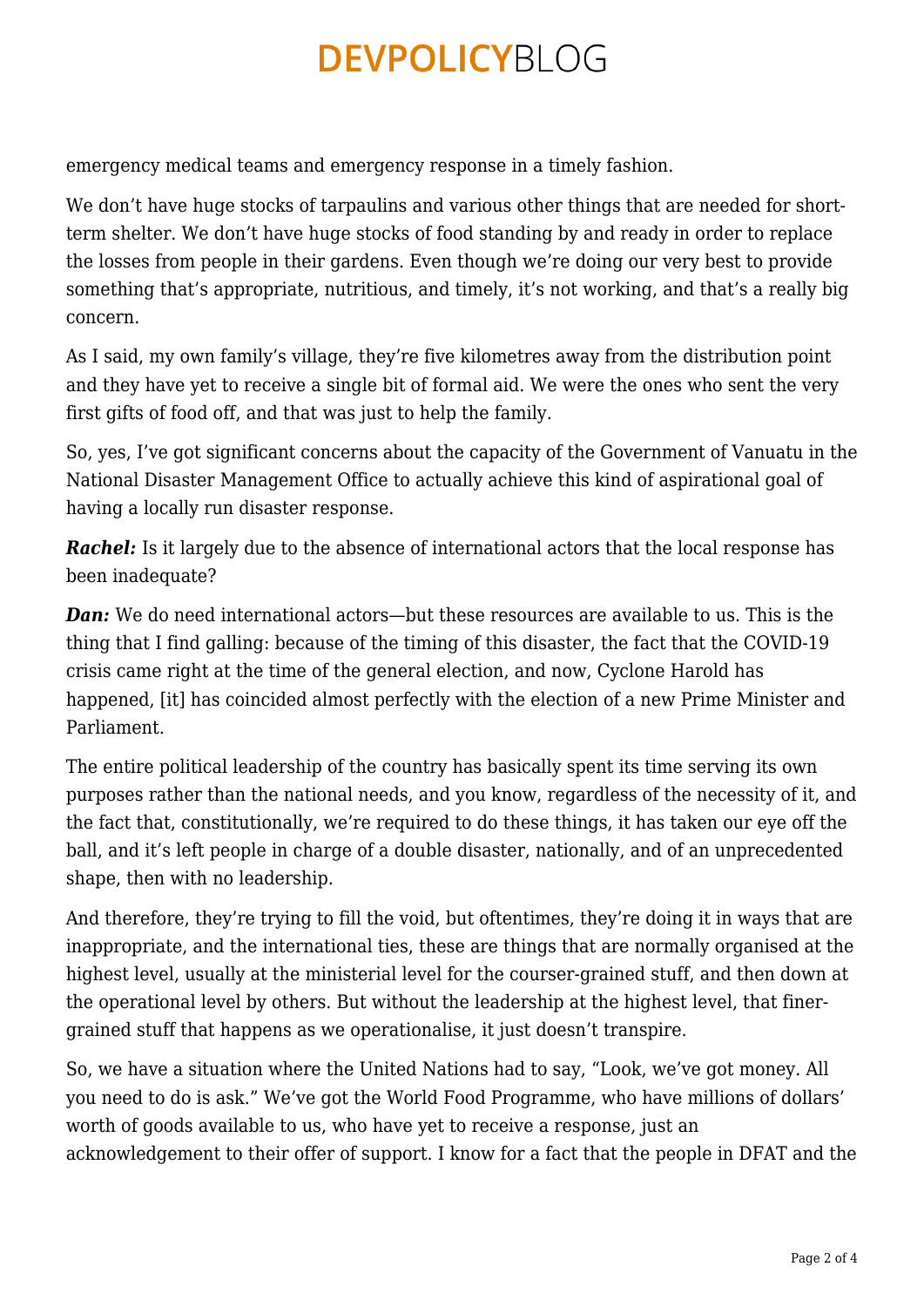ADF are more than willing to do significantly more than they already are, and it is quite a bit.

And so, we have this perverse situation where you're seeing more relief flights from defence forces going to Fiji, which is less damaged with a smaller sort of affected population. They've got more flights going to Fiji than they have to Vanuatu, where we've got about 75,000-76,000 people who were severely affected by this cyclone, and about 100,000 overall who were affected.

It boggles the mind, but sadly, this is what happens when you have a vacuum of leadership at a critical juncture in that country's history.

**Rachel:** I believe Vanuatu did accept \$3.8 million from the UN. Is that correct?

*Dan:* Eventually, once a rather stroppy message was sent to say, "Guys, all you have to do ask." But look, if we compare that to the scale of response that was required in the wake of Cyclone Pam, which admittedly affected a larger population, but was somewhat less severe in the worst-affected areas, we ended up requiring in excess of US\$50 million in order to handle the relief and recovery periods over the first sort of three years or so.

The Australian government very kindly stumped up \$35 million, I believe it was, in budget assistance immediately after Cyclone Pam, and that was crucial to maintaining our economy, just keeping the ball rolling as it were.

And that's the kind of thing that can only be negotiated at the highest level, and that's the kind of thing that's not happening now, and I have deep, deep concerns about it.

The reason I mentioned my own family's experience is because we are one of thousands of families that are facing similar circumstances and similar challenges. If I thought it was just me, I wouldn't say it, but because I know that this is the general experience, I think it's grounds for concern.

I think that if we don't recognise the scope of the problem then we won't address it and we will see the death toll rising.

**Rachel:** Are you optimistic at all that the scope of the problem will be recognised in the short term?

*Dan:* As things stand currently, I think some people know what needs to be done in order to rectify the biggest problems here, and like I say, it's mostly a lack of leadership and coordination. Whether the will to change that is present within the current government remains to be seen. I haven't seen any indication yet.